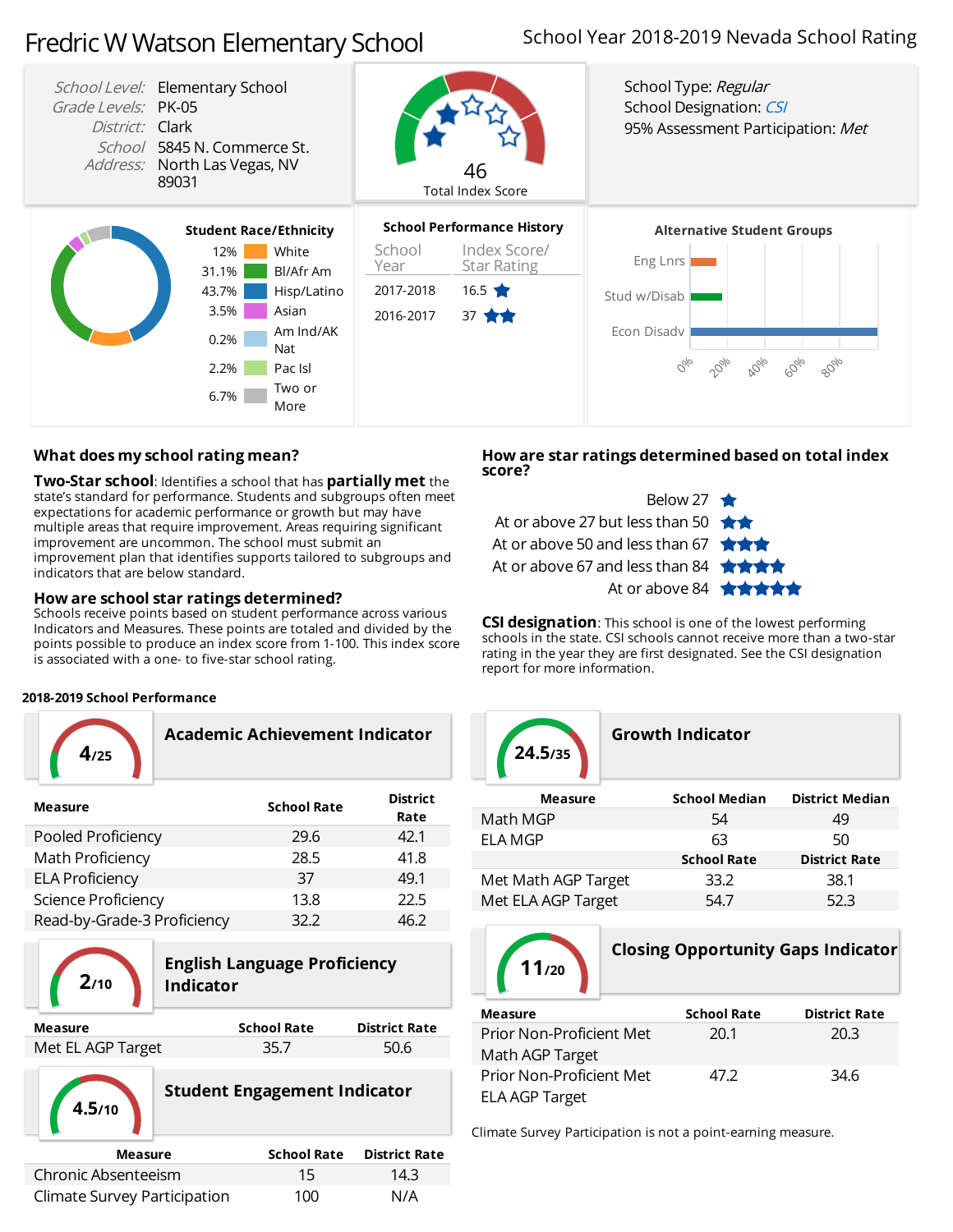

Academic Achievement is a measure of student performance based on a single administration of the State assessment. Cut scores are set that determine the achievement level needed to be proficient on the assessment. Student Proficiency is determined by calculating the percent of students in the school who met (Level 3) and exceed standards (Level 4) on the Smarter Balanced, Nevada Science, and Nevada Alternate assessments. Points are earned based on a pooled average (total number of students proficient on all three assessments divided by total number of students taking all three assessments). Schools need to have ten records in the "all students" group to receive points. Any subgroup with an assessed population less than ten will not be reported on the given Measures. Only students who have been enrolled at the school at least half the year will be included in the Measures in this Indicator.

|                                   |                          | <b>Pooled Proficiency Points Earned: 2/20</b> |            |                          |                 |                 |
|-----------------------------------|--------------------------|-----------------------------------------------|------------|--------------------------|-----------------|-----------------|
|                                   | 2019 %                   | 2019 % District                               |            | 2018 %                   |                 | 2018 % District |
| Pooled Proficiency                | 29.6                     | 42.1                                          |            | 18.8                     |                 | 41.9            |
| Math Proficient                   |                          |                                               |            |                          |                 |                 |
| Groups                            | 2019 %                   | 2019 % District                               | 2019 % MIP | 2018 %                   | 2018 % District | 2018 % MIP      |
| All Students                      | 28.5                     | 41.8                                          | 48.5       | 22.8                     | 41.6            | 45.8            |
| American Indian/Alaska Native     | $\overline{\phantom{a}}$ | 31.3                                          | 34.3       | $\overline{\phantom{a}}$ | 36.5            | 30.9            |
| Asian                             | 61.5                     | 67.9                                          | 68.8       | 46.1                     | 67.7            | 67.2            |
| Black/African American            | 15                       | 23                                            | 32.3       | 13.5                     | 23              | 28.8            |
| Hispanic/Latino                   | 29.3                     | 35.7                                          | 39.6       | 22.6                     | 34.4            | 36.5            |
| Pacific Islander                  |                          | 45.8                                          | 48.3       | 45.4                     | 44.9            | 45.6            |
| Two or More Races                 | 46.6                     | 48.2                                          | 55.3       | 26.3                     | 47.8            | 52.9            |
| White/Caucasian                   | 37                       | 58.6                                          | 59.3       | 35.1                     | 58.7            | 57.2            |
| Special Education                 | 5.7                      | 14.5                                          | 28.6       | 0                        | 14.5            | 24.8            |
| English Learners Current + Former | 29.6                     | 32.7                                          | 35.8       | 24.6                     | 30.3            | 32.4            |
| <b>English Learners Current</b>   | 24.1                     | 22.1                                          |            | 18.3                     | 22.2            |                 |
| Economically Disadvantaged        | 28.5                     | 35.6                                          | 39         | 17.4                     | 34.6            | 35.7            |
|                                   |                          |                                               |            |                          |                 |                 |

**Math Assessments % Proficient**

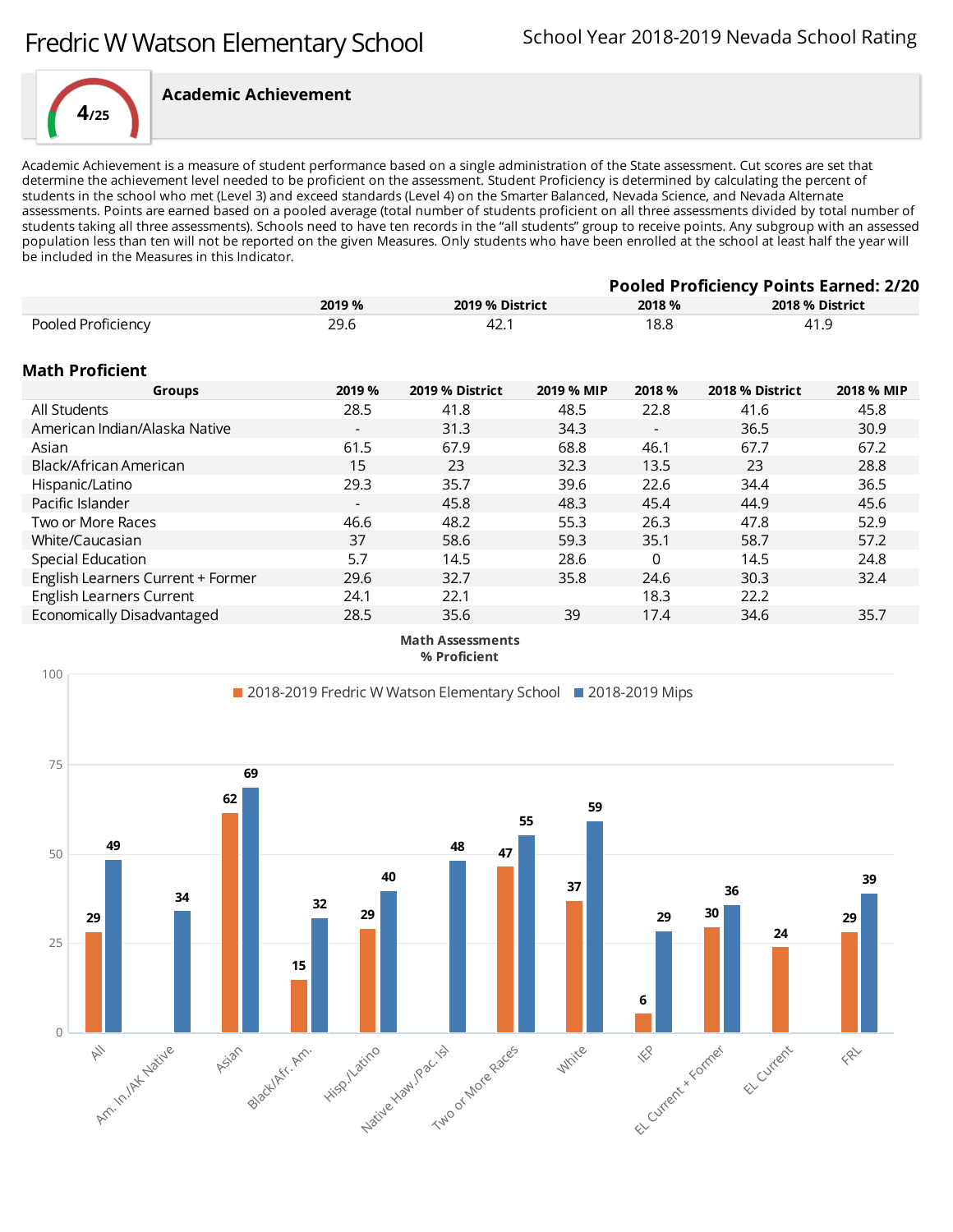

#### **ELA Proficient**

| 2019 %                   | 2019 % District | 2019 % MIP | 2018 %                   | 2018 % District | 2018 % MIP |
|--------------------------|-----------------|------------|--------------------------|-----------------|------------|
| 37                       | 49.1            | 57         | 18.3                     | 49              | 54.7       |
| $\overline{\phantom{0}}$ | 41.6            | 42.5       | $\overline{\phantom{0}}$ | 42.5            | 39.5       |
| 69.2                     | 70              | 75.4       | 38.4                     | 71.5            | 74.1       |
| 21                       | 31.6            | 42.6       | 10.7                     | 31.2            | 39.6       |
| 41                       | 43.2            | 48.2       | 17.1                     | 41.8            | 45.5       |
| $\overline{\phantom{a}}$ | 50.6            | 57.9       | 27.2                     | 52.6            | 55.7       |
| 46.6                     | 56.7            | 64.4       | 36.7                     | 57              | 62.6       |
| 42.7                     | 65              | 67.4       | 27                       | 66.2            | 65.7       |
| 13.1                     | 15.1            | 30         | 2.2                      | 15.6            | 26.3       |
| 34                       | 38.2            | 41.4       | 17.2                     | 34.6            | 38.4       |
| 24.1                     | 22.8            |            | 9.8                      | 21.8            |            |
| 37                       | 42.8            | 46.8       | 14.2                     | 42.1            | 44         |
|                          |                 |            |                          |                 |            |



## **Science Proficient**

| <b>Groups</b>                     | 2019 %                   | 2019 % District | 2018 %                   | 2018 % District |
|-----------------------------------|--------------------------|-----------------|--------------------------|-----------------|
| All Students                      | 13.8                     | 22.5            | 8.5                      | 21.8            |
| American Indian/Alaska Native     | $\overline{\phantom{a}}$ | 19.3            | $\overline{\phantom{a}}$ | 17.9            |
| Asian                             |                          | 42.7            | $\blacksquare$           | 41.7            |
| Black/African American            | 4.7                      | 9.3             | 7.6                      | 8.5             |
| Hispanic/Latino                   | 13.5                     | 15.4            | 7.5                      | 14.6            |
| Pacific Islander                  | $\overline{\phantom{a}}$ | 19.3            | $\overline{\phantom{a}}$ | 19.2            |
| Two or More Races                 |                          | 27              | $\overline{\phantom{a}}$ | 28.4            |
| White/Caucasian                   | 20                       | 39              | $\overline{\phantom{a}}$ | 37.5            |
| Special Education                 | 0                        | 5.2             | $\mathbf 0$              | 4.9             |
| English Learners Current + Former | 8.5                      | 13.3            | 3.7                      | 12.5            |
| English Learners Current          | 0                        | 2.6             | 0                        | 1.6             |
| Economically Disadvantaged        | 13.8                     | 16.8            | 6                        | 16              |
|                                   |                          |                 |                          |                 |

**Science Assessments % Proficient**

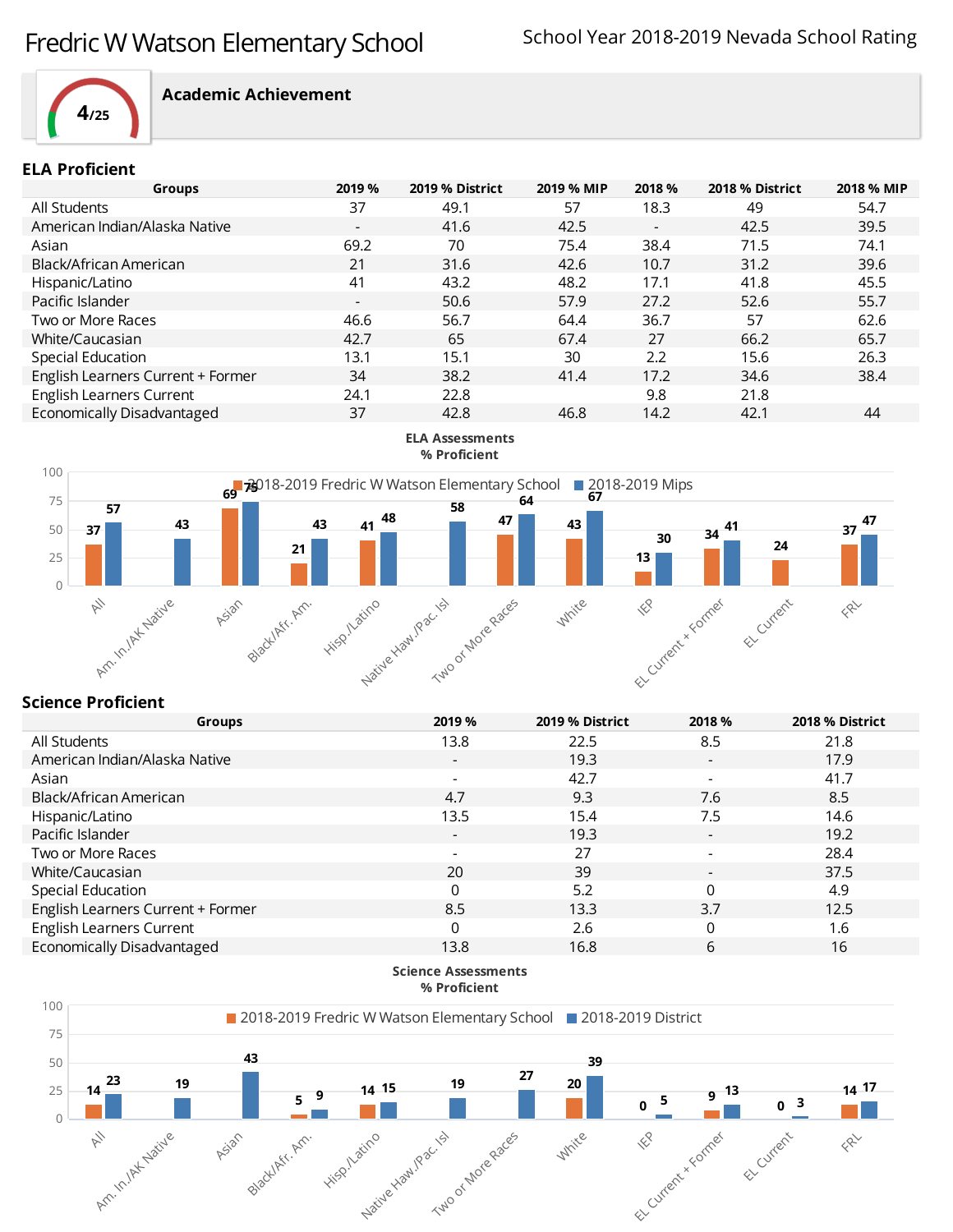

| <b>Read by Grade 3 Proficient</b> |                          |                 | Read by Grade 3 Points Earned: 2/5 |                 |
|-----------------------------------|--------------------------|-----------------|------------------------------------|-----------------|
| Groups                            | 2019 %                   | 2019 % District | 2018 %                             | 2018 % District |
| All Students                      | 32.2                     | 46.2            | 21.4                               | 46.6            |
| American Indian/Alaska Native     | $\overline{\phantom{a}}$ | 42.1            | $\overline{\phantom{a}}$           | 42.4            |
| Asian                             |                          | 67              | $\overline{\phantom{0}}$           | 67.5            |
| Black/African American            | 22.1                     | 29.1            | 13.8                               | 30.3            |
| Hispanic/Latino                   | 34                       | 41.2            | 19.4                               | 39.5            |
| Pacific Islander                  | $\overline{\phantom{0}}$ | 46.2            | $\overline{\phantom{a}}$           | 49.5            |
| Two or More Races                 |                          | 54.8            | $\overline{\phantom{a}}$           | 53.7            |
| White/Caucasian                   | 36.2                     | 61.2            | 23                                 | 63.9            |
| Special Education                 | 20.8                     | 17.6            | 0                                  | 17.4            |
| English Learners Current + Former | 26.3                     | 34.2            | 25                                 | 30.4            |
| English Learners Current          | 22.1                     | 26.8            | 25                                 | 25.4            |
| Economically Disadvantaged        | 32.2                     | 40.2            | 15                                 | 39.5            |





The Measure of Academic Progress (MAP) is administered to students in Kindergarten through the 3rd grade and is a measure of progress toward the goal of reading proficiency by the 3rd grade. The information below represents the performance of students on this assessment. Students scoring above the 40th percentile have a higher likelihood of achieving reading proficiency by the 3rd grade. For this assessment, student growth above 60 is considered above average (green), growth from 41 through 60 (including 60) is considered typical (white), and growth at or below 40 is considered below average (red).

| Grade Level  | Percent Above the 40 <sup>th</sup> Percentile | <b>Student Growth Score</b> |
|--------------|-----------------------------------------------|-----------------------------|
| 2nd Grade    | 39.7                                          |                             |
| 1st Grade    | 48.5                                          | 47                          |
| Kindergarten | 50                                            | 52                          |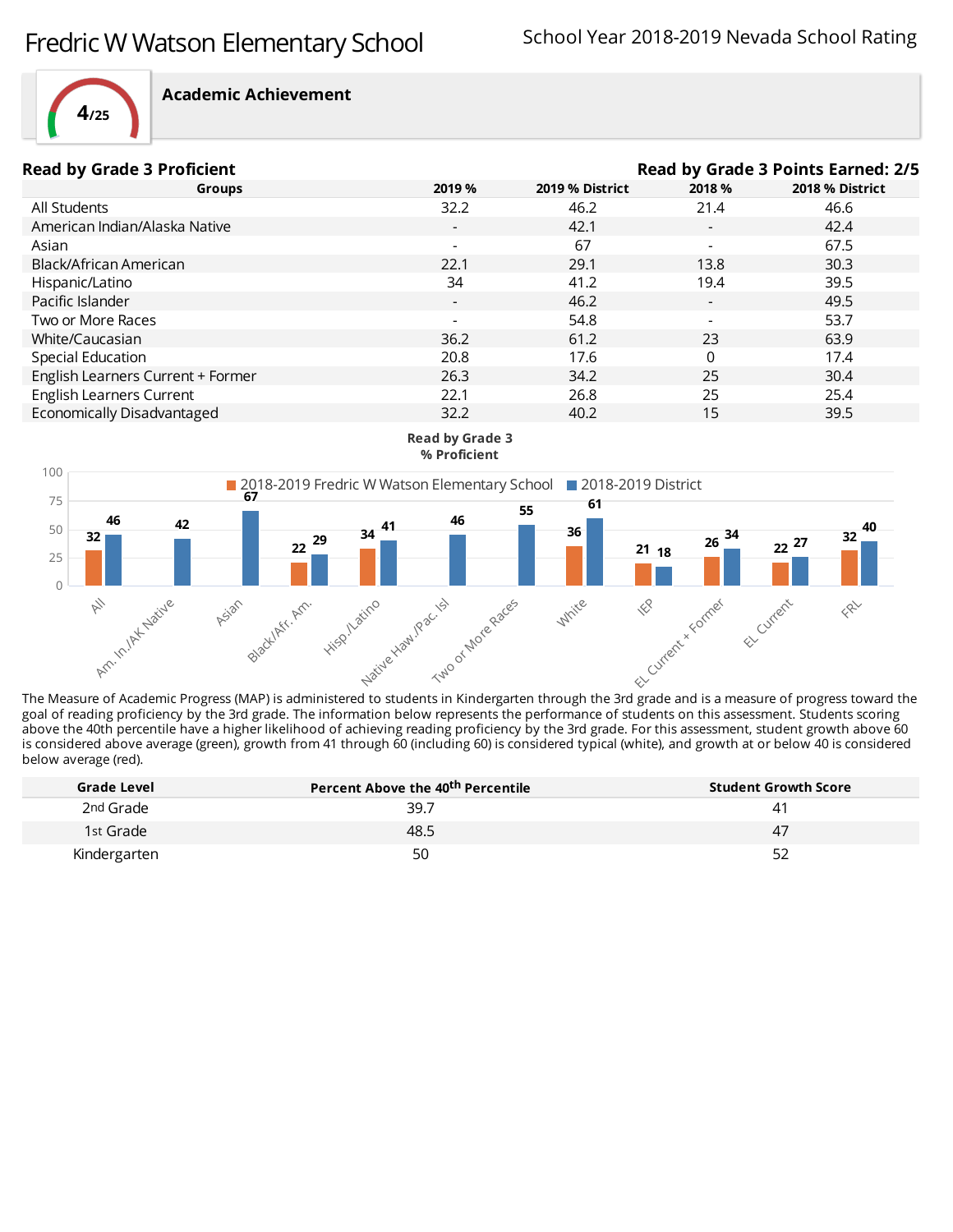

#### **Participation on State Assessments**

At least 95% of all students and 95% of students in each subgroup must participate in the state Math and ELA assessments. Any group or subgroup that does not meet 95% participation on each assessment will be flagged. In the first year of flags, a school will receive a "participation warning" but will have no points deducted. A second consecutive year of flags will result in a school receiving a "participation penalty" and points will be deducted from the Academic Achievement Indicator, based upon the number of flags. Subsequent consecutive years of flags will result in points deducted. Note that the same subgroups do not need to be flagged each year to receive warnings/penalties. Only Math and ELA assessments impact participation warnings/penalties.

| <b>Participation Penalty: 0</b>   |                          | Yellow indicates 95% participation requirement not met. |                          |                          |  |  |
|-----------------------------------|--------------------------|---------------------------------------------------------|--------------------------|--------------------------|--|--|
| <b>Groups</b>                     | 2019 % Math              | 2019 % ELA                                              | 2018 % Math              | 2018 % ELA               |  |  |
| All Students                      | $>=95%$                  | $>=95%$                                                 | $>=95%$                  | $>=95%$                  |  |  |
| American Indian/Alaska Native     | $\overline{\phantom{a}}$ | $\overline{\phantom{a}}$                                |                          | $\sim$                   |  |  |
| Asian                             | $\overline{\phantom{a}}$ | $\overline{\phantom{a}}$                                | $\overline{\phantom{a}}$ |                          |  |  |
| Black/African American            | $>=95%$                  | $>=95%$                                                 | $>=95%$                  | $>=95%$                  |  |  |
| Hispanic/Latino                   | $>=95%$                  | $>=95%$                                                 | $>=95%$                  | $>=95%$                  |  |  |
| Pacific Islander                  | $\overline{\phantom{a}}$ | $\overline{\phantom{a}}$                                | $\overline{\phantom{a}}$ | $\overline{\phantom{a}}$ |  |  |
| Two or More Races                 | $\overline{\phantom{a}}$ | $\overline{\phantom{a}}$                                |                          | $\overline{\phantom{0}}$ |  |  |
| White/Caucasian                   | $>=95%$                  | $>=95%$                                                 | $>=95%$                  | $>=95%$                  |  |  |
| Special Education                 | $>=95%$                  | $>=95%$                                                 | $>=95%$                  | $>=95%$                  |  |  |
| English Learners Current + Former | N/A                      | N/A                                                     | $>=95%$                  | $>=95%$                  |  |  |
| English Learners Current          | $>=95%$                  | $>=95%$                                                 | $>=95%$                  | $>=95%$                  |  |  |
| Economically Disadvantaged        | $>=95%$                  | $>=95%$                                                 | $>=95%$                  | $>=95%$                  |  |  |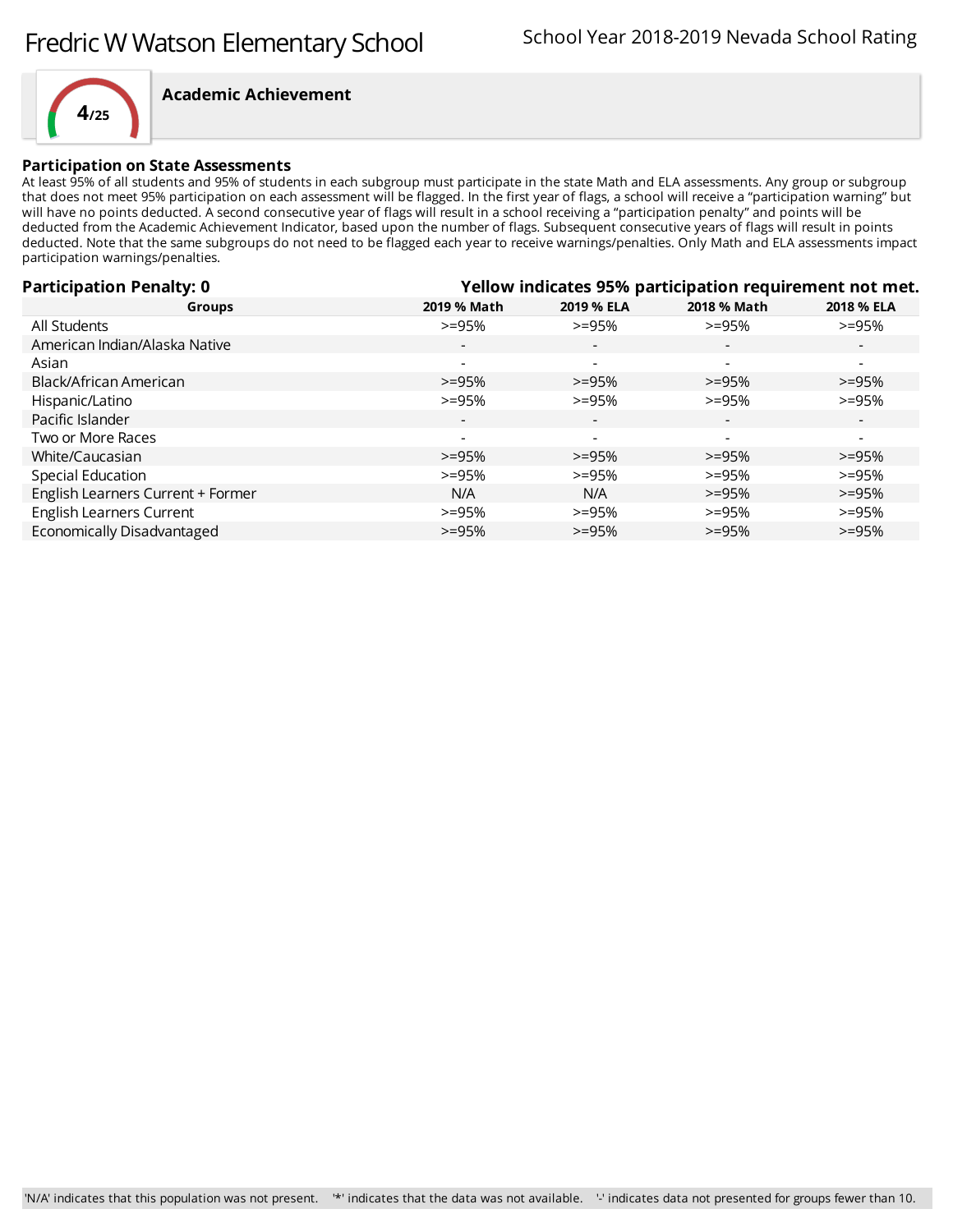

**Student Growth**

Student growth is a measure of performance on the state assessments over time.

- Student Growth Percentile (SGP) is a measure of student achievement over time and compares the achievement over time and compares the
- achievement of similar subgroups of students from one test administration to the next. An SGP from 35 to 65 is considered typical growth. Median Growth Percentile (MGP) is a summary of the SGPs in a school. A school's MGP is determined by rank ordering all the SGPs in the
- school from the lowest to highest and finding the median or middle number.
- Adequate Growth Percentile (AGP) describes the amount of growth a student needs to remain or become proficient on the state assessment in three years. This is the minimum SGP a student must meet or exceed to be on track to target.

Schools need to have ten records in the "all students" group to receive points. Any subgroup with an assessed population less than ten will not be reported on the given Measures. Only students who have been enrolled at the school at least half the year will be included in the Measures in this Indicator.

| <b>MGP Growth Data</b>                                    |                                               | <b>Math MGP Points Earned: 7/10</b> |                                                     |                            |                                               |                                  | <b>ELA MGP Points Earned: 9/10</b>                  |
|-----------------------------------------------------------|-----------------------------------------------|-------------------------------------|-----------------------------------------------------|----------------------------|-----------------------------------------------|----------------------------------|-----------------------------------------------------|
| 2019<br>Math<br>Groups<br><b>MGP</b>                      | 2019<br><b>District</b><br>Math<br><b>MGP</b> | 2019<br><b>ELA</b><br><b>MGP</b>    | 2019<br><b>District</b><br><b>ELA</b><br><b>MGP</b> | 2018<br>Math<br><b>MGP</b> | 2018<br><b>District</b><br>Math<br><b>MGP</b> | 2018<br><b>ELA</b><br><b>MGP</b> | 2018<br><b>District</b><br><b>ELA</b><br><b>MGP</b> |
| All Students<br>54                                        | 49                                            | 63                                  | 50                                                  | 37                         | 50                                            | 21                               | 51                                                  |
| American Indian/Alaska Native<br>$\overline{\phantom{0}}$ | 50                                            | $\overline{\phantom{a}}$            | 48                                                  | $\overline{\phantom{0}}$   | 46                                            | $\overline{\phantom{a}}$         | 39                                                  |
| 70.5<br>Asian                                             | 59                                            | 89.5                                | 59                                                  |                            | 60                                            | $\overline{\phantom{a}}$         | 61                                                  |
| Black/African American<br>53                              | 44                                            | 55.5                                | 46                                                  | 31.5                       | 44                                            | 17                               | 45                                                  |
| 50<br>Hispanic/Latino                                     | 48                                            | 61.5                                | 50                                                  | 38                         | 49                                            | 26                               | 51                                                  |
| Pacific Islander<br>$\overline{\phantom{0}}$              | 53                                            | $\overline{\phantom{a}}$            | 49                                                  | $\overline{\phantom{0}}$   | 54                                            | $\overline{\phantom{a}}$         | 51                                                  |
| 69.5<br>Two or More Races                                 | 51                                            | 76                                  | 50                                                  | 53                         | 50                                            | 27                               | 51                                                  |
| 55<br>White/Caucasian                                     | 53                                            | 73                                  | 52                                                  | 43                         | 52                                            | 24.5                             | 53                                                  |
| 46.5<br>Special Education                                 | 41                                            | 46.5                                | 41                                                  | 30                         | 42                                            | 20                               | 38                                                  |
| English Learners Current + Former<br>40                   | 49                                            | 57                                  | 51                                                  | 45                         | 49                                            | 25                               | 52                                                  |
| 43<br><b>English Learners Current</b>                     | 47                                            | 58                                  | 48                                                  | 45                         | 47                                            | 24                               | 49                                                  |
| Economically Disadvantaged<br>54                          | 48                                            | 63                                  | 49                                                  | 37                         | 48                                            | 20                               | 50                                                  |

| AGP Growth Data                   |                            |                                               |                                  | <b>Math AGP Points Earned: 3.5/7.5</b>              |                            |                                               |                                  | <b>ELA AGP Points Earned: 5/7.5</b>                 |
|-----------------------------------|----------------------------|-----------------------------------------------|----------------------------------|-----------------------------------------------------|----------------------------|-----------------------------------------------|----------------------------------|-----------------------------------------------------|
| <b>Groups</b>                     | 2019<br>Math<br><b>AGP</b> | 2019<br><b>District</b><br>Math<br><b>AGP</b> | 2019<br><b>ELA</b><br><b>AGP</b> | 2019<br><b>District</b><br><b>ELA</b><br><b>AGP</b> | 2018<br>Math<br><b>AGP</b> | 2018<br><b>District</b><br>Math<br><b>AGP</b> | 2018<br><b>ELA</b><br><b>AGP</b> | 2018<br><b>District</b><br><b>ELA</b><br><b>AGP</b> |
| All Students                      | 33.2                       | 38.1                                          | 54.7                             | 52.3                                                | 19.9                       | 38                                            | 15.1                             | 50.6                                                |
| American Indian/Alaska Native     | $\overline{\phantom{a}}$   | 33.5                                          | $\overline{\phantom{a}}$         | 41.3                                                | $\overline{\phantom{a}}$   | 33                                            | $\overline{\phantom{0}}$         | 39.2                                                |
| Asian                             | 50                         | 61.7                                          | 90                               | 70.7                                                | $\blacksquare$             | 60.3                                          | $\overline{\phantom{0}}$         | 70.5                                                |
| Black/African American            | 19.6                       | 23                                            | 35.3                             | 38.3                                                | 13.5                       | 23.1                                          | 8.1                              | 37.1                                                |
| Hispanic/Latino                   | 32.6                       | 32.7                                          | 57.6                             | 48.2                                                | 18.8                       | 32.8                                          | 14.1                             | 46.2                                                |
| Pacific Islander                  | $\overline{\phantom{a}}$   | 41                                            | $\overline{\phantom{a}}$         | 51.7                                                | $\overline{\phantom{a}}$   | 42.7                                          | $\overline{\phantom{a}}$         | 53.2                                                |
| Two or More Races                 | 60                         | 43.3                                          | 70                               | 57.7                                                | 25                         | 41.7                                          | 16.6                             | 55.2                                                |
| White/Caucasian                   | 43.7                       | 51.1                                          | 64.7                             | 64.2                                                | 29.1                       | 50.2                                          | 37.5                             | 61                                                  |
| Special Education                 | 7.5                        | 14.5                                          | 21.3                             | 23.3                                                | 0                          | 15                                            | 0                                | 21.6                                                |
| English Learners Current + Former | 27.3                       | 31.8                                          | 43.1                             | 46                                                  | 18.6                       | 31.3                                          | 16.9                             | 43.7                                                |
| <b>English Learners Current</b>   | 23                         | 21.3                                          | 35.7                             | 33.3                                                | 12.2                       | 22.6                                          | 8.1                              | 33                                                  |
| Economically Disadvantaged        | 33.2                       | 33.1                                          | 54.7                             | 48                                                  | 16.3                       | 33                                            | 11.1                             | 45.8                                                |
|                                   |                            |                                               |                                  |                                                     |                            |                                               |                                  |                                                     |

For additional information, please see [https://ngma.bighorn.doe.nv.gov/nvgrowthmodel/.](https://ngma.bighorn.doe.nv.gov/nvgrowthmodel/)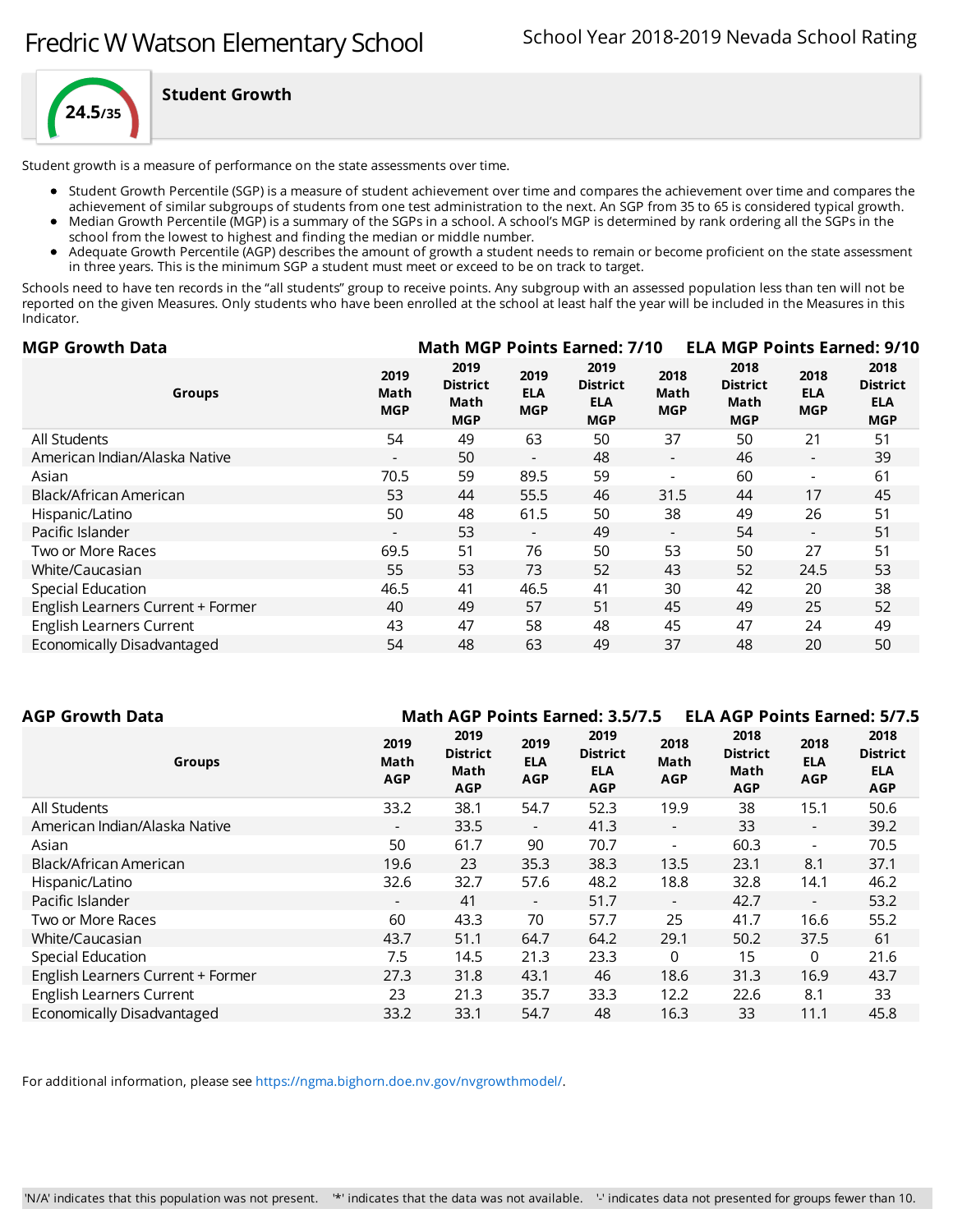

English Language Proficiency is a measure of English Learners (ELs) achieving English Language proficiency on the state English Language Proficiency assessment, WIDA. The NSPF includes Adequate Growth Percentiles (AGPs) to determine if ELs are meeting the goal toward English Language proficiency. Students meeting their growth targets should be on track to become English proficient and exit English language status in five years. Schools need to have ten records in the EL subgroup to receive points. Any school with an assessed population less than ten will not be reported on the given Measures. Only students who have been enrolled at the school at least half the year will be included in the Measures in this Indicator.



For additional information, please see [https://ngma.bighorn.doe.nv.gov/nvgrowthmodel/.](https://ngma.bighorn.doe.nv.gov/nvgrowthmodel/)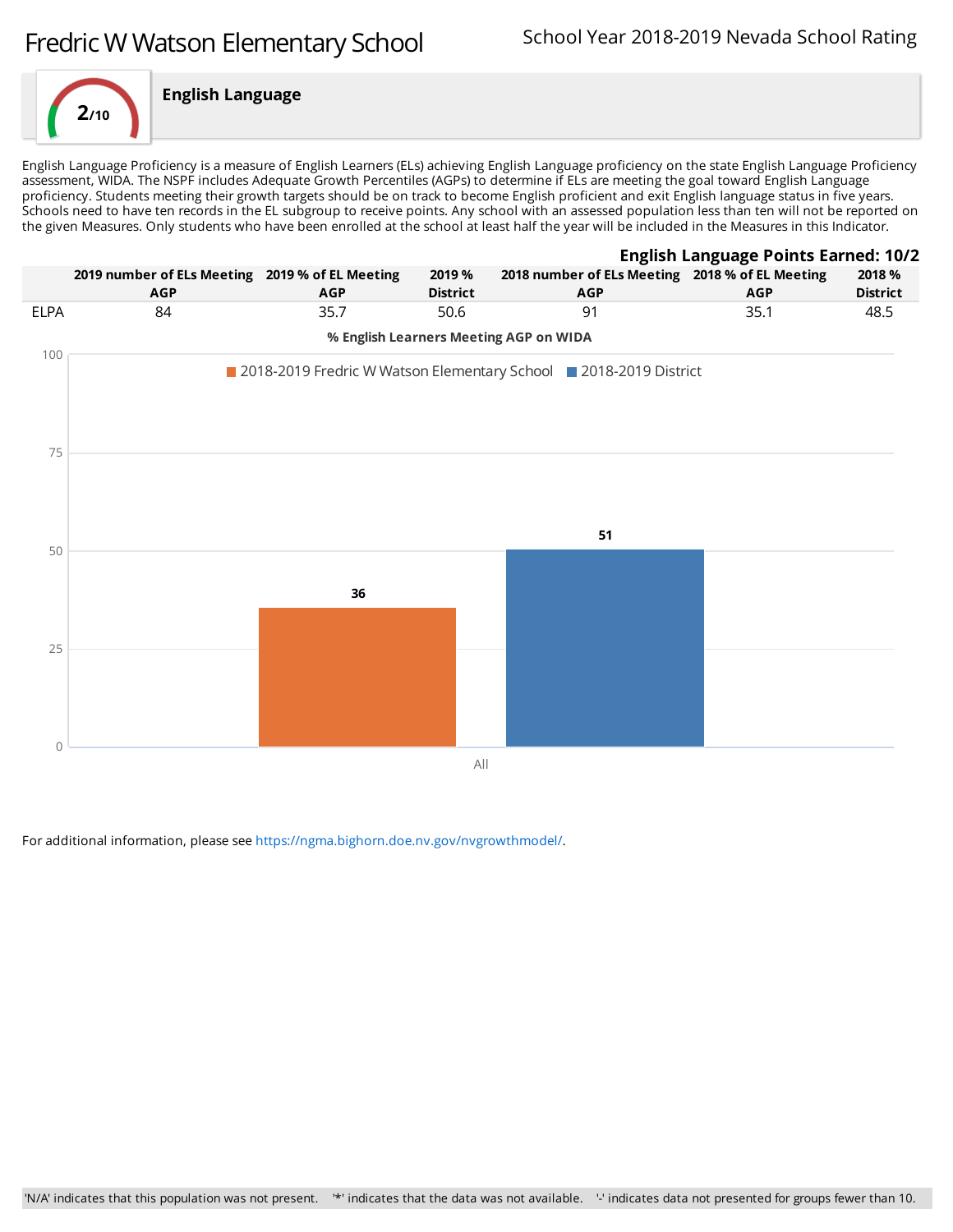

## **Closing Opportunity Gaps**

Closing Opportunity Gaps is a measure of non-proficiency. This measure includes students who were non-proficient on the previous year's state assessment and determines if those students in the current assessment administration succeeded in meeting their Adequate Growth Percentile target. Schools need to have ten records in the "all students" group to receive points. Any subgroup with an assessed population less than ten will not be reported on the given Measures. Only students who have been enrolled at the school at least half the year will be included in the Measures in this Indicator.

|                                   |                                      | <b>Math AGP Points Earned: 3/10</b> |                                     | <b>ELA AGP Points Earned: 8/10</b> |                                      |                            |                                     |                                  |
|-----------------------------------|--------------------------------------|-------------------------------------|-------------------------------------|------------------------------------|--------------------------------------|----------------------------|-------------------------------------|----------------------------------|
| <b>Groups</b>                     | 2019<br>% Meeting<br><b>AGP Math</b> | 2019<br>% District<br>Math          | 2019<br>% Meeting<br><b>AGP ELA</b> | 2019<br>% District<br><b>ELA</b>   | 2018<br>% Meeting<br><b>AGP Math</b> | 2018<br>% District<br>Math | 2018<br>% Meeting<br><b>AGP ELA</b> | 2018<br>% District<br><b>ELA</b> |
| All Students                      | 20.1                                 | 20.3                                | 47.2                                | 34.6                               | 9.7                                  | 22.3                       | 7.3                                 | 34.7                             |
| American Indian/Alaska Native     | $\overline{\phantom{a}}$             | 23.3                                | $\overline{\phantom{a}}$            | 32.6                               | $\overline{\phantom{a}}$             | 17.5                       | $\overline{\phantom{a}}$            | 24                               |
| Asian                             | $\overline{\phantom{0}}$             | 33.6                                | $\blacksquare$                      | 46.6                               | $\blacksquare$                       | 35.5                       |                                     | 46.8                             |
| Black/African American            | 17.6                                 | 14.5                                | 30                                  | 27.3                               | 5.8                                  | 15.1                       | 5.4                                 | 27.6                             |
| Hispanic/Latino                   | 19.6                                 | 19.3                                | 51.2                                | 34.3                               | 14.7                                 | 21.6                       | 6.9                                 | 34.7                             |
| Pacific Islander                  | $\overline{\phantom{0}}$             | 25.8                                | $\overline{\phantom{a}}$            | 32.8                               | $\overline{\phantom{a}}$             | 26.5                       | $\overline{\phantom{a}}$            | 38                               |
| Two or More Races                 |                                      | 23.6                                | $\overline{\phantom{a}}$            | 38.2                               | $\overline{\phantom{a}}$             | 24.3                       |                                     | 35                               |
| White/Caucasian                   | 20                                   | 27.3                                | 53.7                                | 40.6                               | $\Omega$                             | 28.3                       | 20                                  | 39.2                             |
| Special Education                 | 7.5                                  | 8.1                                 | 19.1                                | 17                                 | 3.7                                  | 10.3                       | $\Omega$                            | 18                               |
| English Learners Current + Former | N/A                                  | N/A                                 | N/A                                 | N/A                                | 11.1                                 | N/A                        | 10.8                                | N/A                              |
| English Learners Current          | 3.2                                  | 15.6                                | 32.3                                | 29.6                               | 9.3                                  | 18.8                       | 11.6                                | 31.3                             |
| <b>Economically Disadvantaged</b> | 20.1                                 | 19.1                                | 47.2                                | 33.2                               | 9.1                                  | 20.6                       | 5.7                                 | 33.3                             |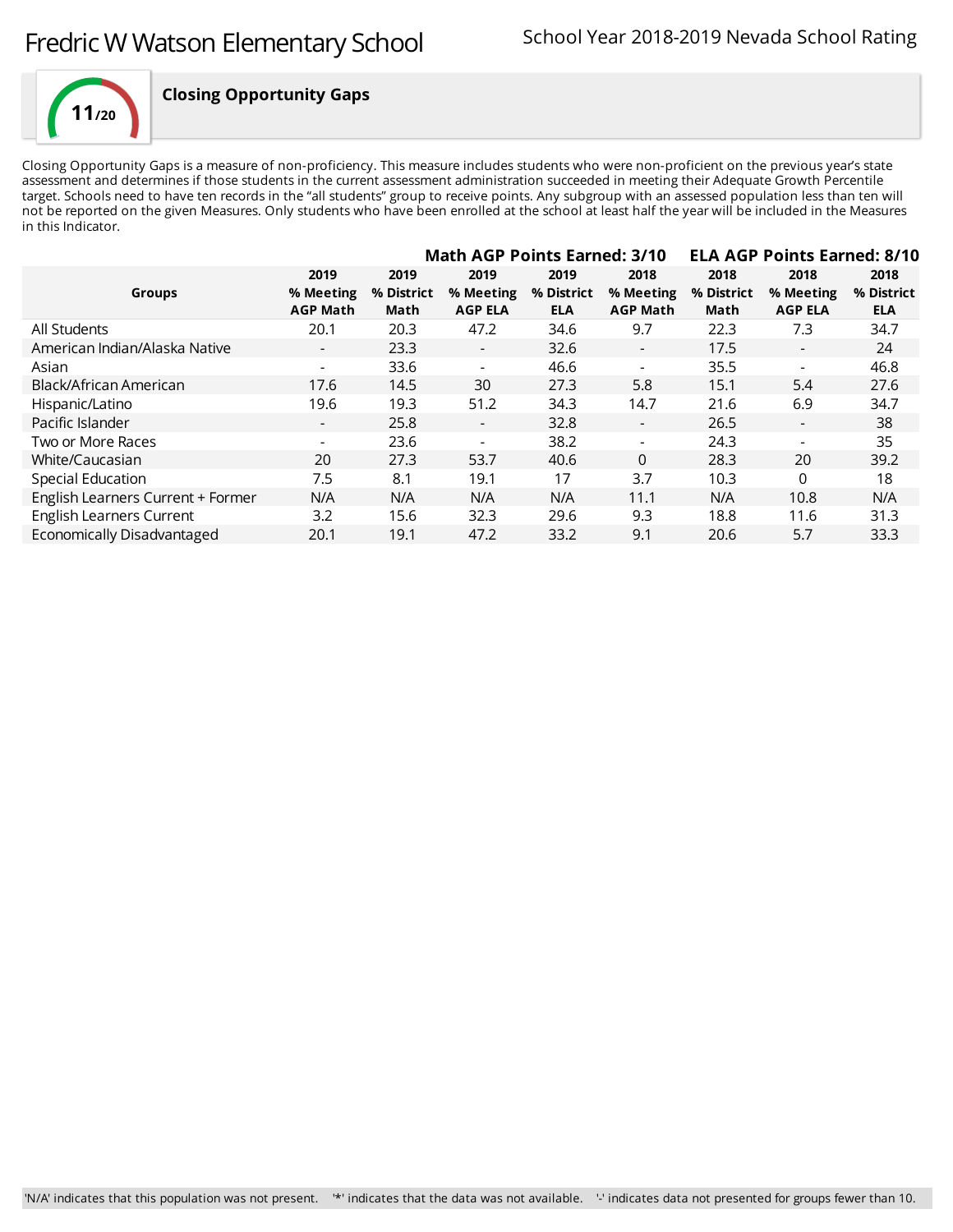

### **Student Engagement**

Chronic absenteeism is a measure of Student Engagement. Research shows that attendance is tied to student achievement. Chronic absenteeism is defined as missing 10 percent, or more, of school days for any reason, including excused, unexcused, or disciplinary absences. Students who are absent due to school-sponsored activities are not considered absent for the purposes of this calculation. Schools that reduce their chronic absenteeism rate by 10 percent or more over the prioryear may receive incentive points up to the maximum points possible. Schools need to have ten records in the "all students" group to receive points. Any subgroup with a population less than ten will not be reported on the given Measures. Only students who have been enrolled at the school at least half the year will be included in the Measures in this Indicator.

| <b>Chronic Absenteeism</b><br><b>Chronic Absenteeism Points Earned: 4.5/10</b> |                           |                 |                                                              |                 |
|--------------------------------------------------------------------------------|---------------------------|-----------------|--------------------------------------------------------------|-----------------|
| <b>Groups</b>                                                                  | 2019 % Chronically Absent | 2019 % District | 2018 % Chronically Absent                                    | 2018 % District |
| All Students                                                                   | 15                        | 14.3            | 15.4                                                         | 16.3            |
| American Indian/Alaska Native                                                  | $\overline{\phantom{a}}$  | 21              | $\overline{\phantom{0}}$                                     | 24.3            |
| Asian                                                                          | 4.5                       | 6.4             | 3.8                                                          | 7.5             |
| Black/African American                                                         | 13.9                      | 22.3            | 22.3                                                         | 26              |
| Hispanic/Latino                                                                | 14.5                      | 13.8            | 11.8                                                         | 15.2            |
| Pacific Islander                                                               | 21.3                      | 19.1            | 13.6                                                         | 20.4            |
| Two or More Races                                                              | 25.6                      | 14.5            | 15                                                           | 17.4            |
| White/Caucasian                                                                | 16                        | 11.5            | 14.1                                                         | 13.3            |
| Special Education                                                              | 22.3                      | 21.6            | 17                                                           | 23.4            |
| English Learners Current + Former                                              | N/A                       | N/A             | N/A                                                          | N/A             |
| <b>English Learners Current</b>                                                | 6                         | 11.8            | 1.6                                                          | 12.7            |
| Economically Disadvantaged                                                     | 15                        | 16.3            | 16.7                                                         | 18.6            |
|                                                                                |                           |                 | <b>Doducing Chronic Absontonism by 10% Doints Enroad: NA</b> |                 |

**Reducing Chronic Absenteeism by 10% Points Earned: NA**